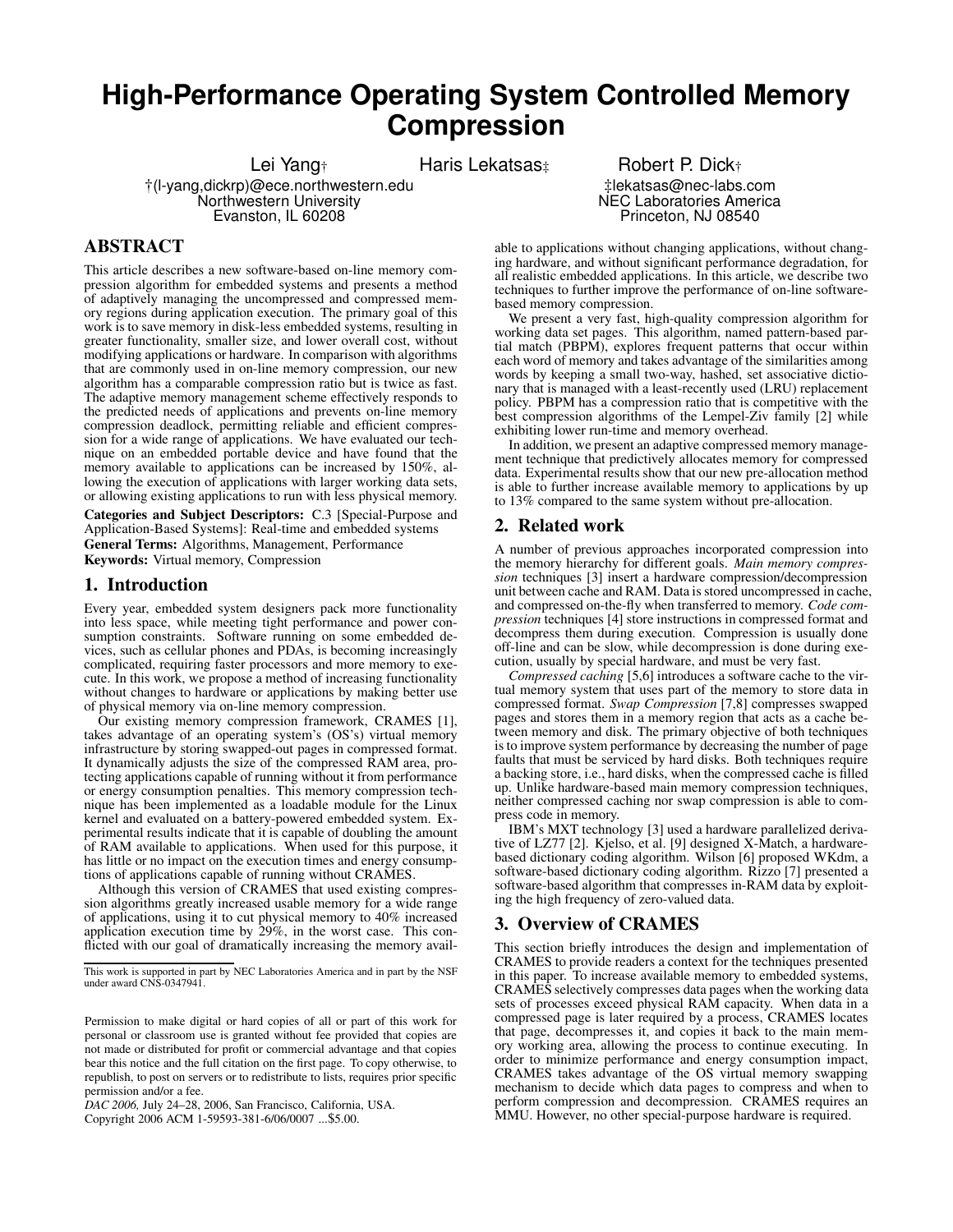

**Figure 1: Frequent pattern histogram**

To ensure good performance, the compression algorithm used in CRAMES must be highly efficient at both compression and decompression. It must also provide a good compression ratio, yet require little working memory. In addition, CRAMES must efficiently organize the compressed swap device to enable fast compressed page access and minimal memory waste. CRAMES dynamically adjusts the size of the compressed area during operation based on the amount of memory required so that applications capable of running without memory compression do not suffer performance or energy consumption penalties as a result of its use. In addition to data set compression, CRAMES also supports compression of arbitrary in-RAM filesystems.

CRAMES has been implemented as a loadable Linux kernel module for maximum portability and modularity, however it can easily be ported to other modern OSs. The module was evaluated on a next generation smartphone prototype and a battery-powered PDA using well-known batch benchmarks as well as interactive applications with graphical user interfaces (GUIs). The results show that CRAMES is capable of dramatically increasing memory capacity with small performance and power consumption costs.

# **4. Pattern-based partial match compression**

The original implementation of CRAMES used the LZO [10] algorithm to compress data in memory. LZO is significantly faster than many other general-purpose compression algorithms, e.g., LZW series algorithms, gzip, and bzip2. However, it is not designed for memory compression and therefore does not fully exploit the regularities of in-RAM data. In addition, LZO requires 64 KB of working memory, a significant overhead on many memory-constrained embedded systems. In summary, LZO is a general-purpose algorithm with good compression ratio and performance. However, better results are possible for the on-line memory compression application. In this paper, we analyze the regularities of in-RAM data and describe a new algorithm, named PBPM, that is extremely fast and well-suited for memory compression.

The PBPM algorithm is based on the observation that frequentlyencountered data patterns can be encoded with fewer bits to save space. Scanning through the input data a word (32 bits) at a time, PBPM exploits patterns that occur frequently within each word of memory and searches for complete and partial matches with dictionary entries to take advantage of the similarities among words. More specifically, (1) some patterns that are very frequent are encoded using special bit sequences that are much shorter than the original data, (2) patterns that do not fall into the above category and are found in a small dictionary are encoded using the index of their location in dictionary, and finally (3) patterns that do not frequently occur and cannot be found in the dictionary are stored in dictionary while the word contents are output.

#### **4.1. In-RAM data patterns**

Unlike general-purpose algorithms designed for text data, a specialpurpose algorithm designed for in-RAM data compression must fully exploit the regularities present in memory. In-RAM data frequently have certain patterns. For example, pages are usually zerofilled after being allocated. Therefore, runs of zeroes are commonly

| Code | Pattern | Output     | Size (bits) | Frequency |
|------|---------|------------|-------------|-----------|
| 00   | ZZZZ    | 00         |             | 38.0%     |
| 01   | XXXX    | 01BBBB     | 34          | 21.6%     |
|      | mmmm    | 10bbbb     |             | 11.2%     |
| 1100 | ZZZX    | 1100B      | 12          | 9.3%      |
| 1101 | mmxx    | 1101bbbbBB | 24          | 8.9%      |
| 1110 | mmmx    | 1110bbbbB  | 16          | 7.7%      |
| 1111 | ZXZX    | 1111BB     | 20          | 3.1%      |

**Table 1: Pattern encoding in PBPM**

encountered during memory compression. Numerical values are often small enough to be stored in 4, 8, or 16 bits, but are normally stored in full 32-bit words. Furthermore, numerical values tend to be similar to other values in nearby locations. Likewise, pointers often point to adjacent objects in memory, or are similar to other pointers in nearby locations.

In order to develop a reasonable set of frequent patterns, we experimented with a 64 MB swap data file from a workstation running SuSE Linux 9.0. Various applications were executed to exhaust physical memory and trigger swapping. Figure 1 shows the relative frequencies of patterns we evaluated. Below we specify the conventions in describing the data and patterns, as well as the dictionary management scheme we considered.

We consider each 32-bit word (four bytes) as an input, and represent them with four symbols, each of which represents a byte. A 'z' represents a zero byte, an 'x' represents an arbitrary byte, and an 'm' represents a byte that matches with a dictionary entry. Following this convention, 'zzzz' indicates an all-zero word, while 'mmmx' indicates a partial match with one dictionary entry for which only the lowest byte differs.

To allow fast search and update operations, we maintain a hashmapped dictionary. More specifically, the third byte of a word is hash-mapped to a 256 entry hash table, the contents of which are random indices that are within the range of the dictionary. Based on this hash function, we only need to consider four match patterns: 'mmmm' (full match), 'mmmx' (highest three bytes match), 'mmxx' (highest two bytes match), and 'xmxx' (only the third byte matches). Note that neither the hash table nor the dictionary need be stored with the compressed data. The hash table is static and the dynamic dictionary is regenerated automatically during decompression.

We experimented with different dictionary sizes/layouts, e.g., 16entry direct-mapped and 32-entry two-way set associative, etc. A direct hash-mapped dictionary has the advantage of supporting fast search and update: only a single hashing operation and lookup are required per access. However, it has tightly limited memory. For each hash target, only the most recently observed word is remembered; the victim to be replaced is decided entirely by its hash target. In contrast, if a dictionary is maintained with move-to-front strategy, its LRU entry is selected as the victim. Unfortunately, searching in such a dictionary is slow. A set associative dictionary can enjoy the benefits of both LRU replacement and speed. When a search miss followed by a dictionary update occurs, the oldest of the dictionary entries sharing one hash target index is replaced.

As Figure 1 illustrates, zero words, 'zzzz', are the most frequent compressible pattern (38%), followed by one byte positive signextended words 'zzzx' (9.3%). 'zxzx' has a frequency of 2.8%. Other zero-related patterns are infrequent. As the dictionary size increases, dictionary match (including partial match) frequencies do not increase much. While a set associative dictionary usually generates more matches than a direct hash-mapped dictionary with the same overall size, a four-way set associative dictionary works no better than a two-way set associative dictionary.

#### **4.2. The PBPM compression algorithm**

The PBPM compression and decompression algorithms are presented in Algorithm 1. PBPM maintains a small two-way set associative dictionary *DICT*[] of 16 recently-seen words. An incoming word can fully match a dictionary entry, or match only the highest three bytes or two bytes of a dictionary entry. These patterns occurred frequently during swap trace analysis. The patterns and coding schemes are summarized in Table 1, which also reports the actual frequency of each pattern observed in our swap data file when other infrequent patterns are ignored. In Algorithm 1 and column 'Output' of Table 1, 'B' represents a byte and 'b' represents a bit.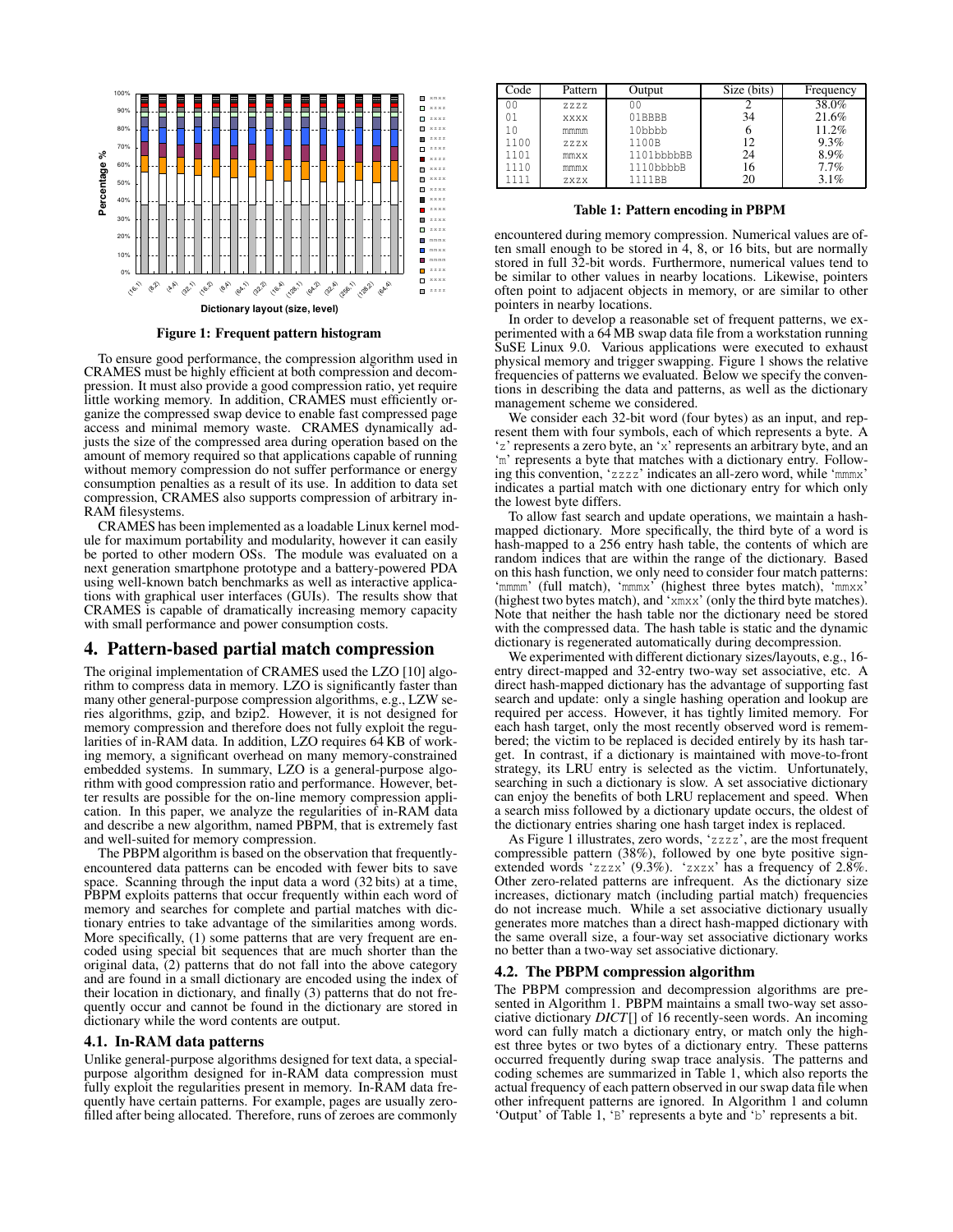

**Algorithm 1** PBPM (a) compression and (b) decompression



### **5. Adaptive compressed memory management**

As described in Section 3, CRAMES compresses the swapped-out data a page (4,096 bytes) at a time and stores them in a special compressed RAM device. Upon initialization, the compressed RAM device only requests a small memory chunk (usually 64 KB) and requests additional memory chunks as system memory requirements grow. Therefore, the size of a compressed RAM device dynamically adjusts during operation, adapting to the data memory requirements of the currently running applications.

The above dynamic memory allocation strategy works well when the system is not under extreme memory pressure. However, it suffers from a performance penalty when the system is dangerously low on memory: applications and CRAMES compete for remaining physical memory and there is no guarantee that an allocation request will be satisfied. If physical memory is nearly exhausted, an application may be unable to allocate additional memory. If CRAMES were able to allocate even a page of physical memory for its compressed memory region, it would be able to swap out (on average) two pages, allowing the application to proceed. However, CRAMES is in contention with the application, resulting in a scenario we call *on-line memory compression deadlock*.

To avoid on-line memory compression deadlock, a compressed RAM device needs to be predictive during its requests for additional memory, i.e., it cannot wait until no existing chunks can allocate a fit slot for the incoming data. This subtle issue comprises a difference between our technique and compressed caching as well as swap compression, in which hard drives serve as backing store to which pages can be moved as soon as (or even earlier than) the compressed area is stuffed, so that the compressed memory is always available to applications.

**Figure 3: Performance of A-CRAMES**

We propose the following scheme to prevent on-line memory compression deadlock. CRAMES monitors the compressed area utilization and requests the allocation of a new memory chunk based on the saturation of current memory chunks. When the total amount of memory in the compressed area is above a predefined *fill ratio*, CRAMES requests a new chunk from kernel. This request may also be denied if the system memory is dangerously low. However, even if this first request is denied, subsequent invocations of CRAMES will generate additional requests. After low-memory conditions cause applications to swap out pages to the compressed RAM device, more memory will be available and the preemptive compressed RAM device allocation requests will finally be successful. We have experimented with different fill ratios and found that 7/8 is sufficient to permit successful requests of compressed RAM device memory allocation in all tested applications. This ratio also results in little memory waste. Evaluation of this method on a portable embedded system is presented in Section 6.2.

# **6. Evaluation**

In this section, we describe the evaluation methodology and results of the techniques proposed for high-performance on-line memory compression. More specifically, the following questions are experimentally evaluated:

1. Does PBPM provide a comparable compression ratio yet have even lower performance costs than existing algorithms?

Does adaptive memory management enable CRAMES to provide more memory to applications when system RAM is tightly constrained?

3. What is the overall performance of CRAMES using PBPM and adaptive memory management?

To evaluate the proposed techniques, we used a Sharp Zaurus SL-5600 PDA. This battery-powered embedded system runs an embedded version of Linux, has a 400 MHz Intel XScale PXA250 processor, 32 MB of flash memory, and 32 MB of RAM. In our current system configuration, 12 MB of RAM are used for uncompressed, battery-backed filesystem storage and 20 MB are available to kernel and user applications.

#### **6.1. Quality and speed of the PBPM algorithm**

We evaluated the compression ratio and speed of the PBPM algorithm compared to two other compression algorithms that have been used for on-line memory compression: LZO and LZRW. Figure 2 illustrates the compression ratios (compressed block size divided by original block size) and execution times of evaluated algorithms. For these comparisons, the source file for compression is the swap data file (divided into uniform-sized blocks) used to identify the frequent patterns in memory. The evaluation was performed on a Linux Workstation with a 2.40 GHz Intel Pentium 4 processor. Note that OS-controlled on-line memory compression is a symmetric application, i.e., a memory page is decompressed exactly once every time it is compressed. Therefore, the overall, symmetric, performance of a compression algorithm is the critical performance metric. Overall, PBPM achieves a 200% speedup over LZO and LZRW. Yet the compression ratio achieved by PBPM is comparable with that of LZO and LZRW. We believe that PBPM is especially suitable for on-line memory compression because of its extremely fast symmetric compression and good compression ratio.